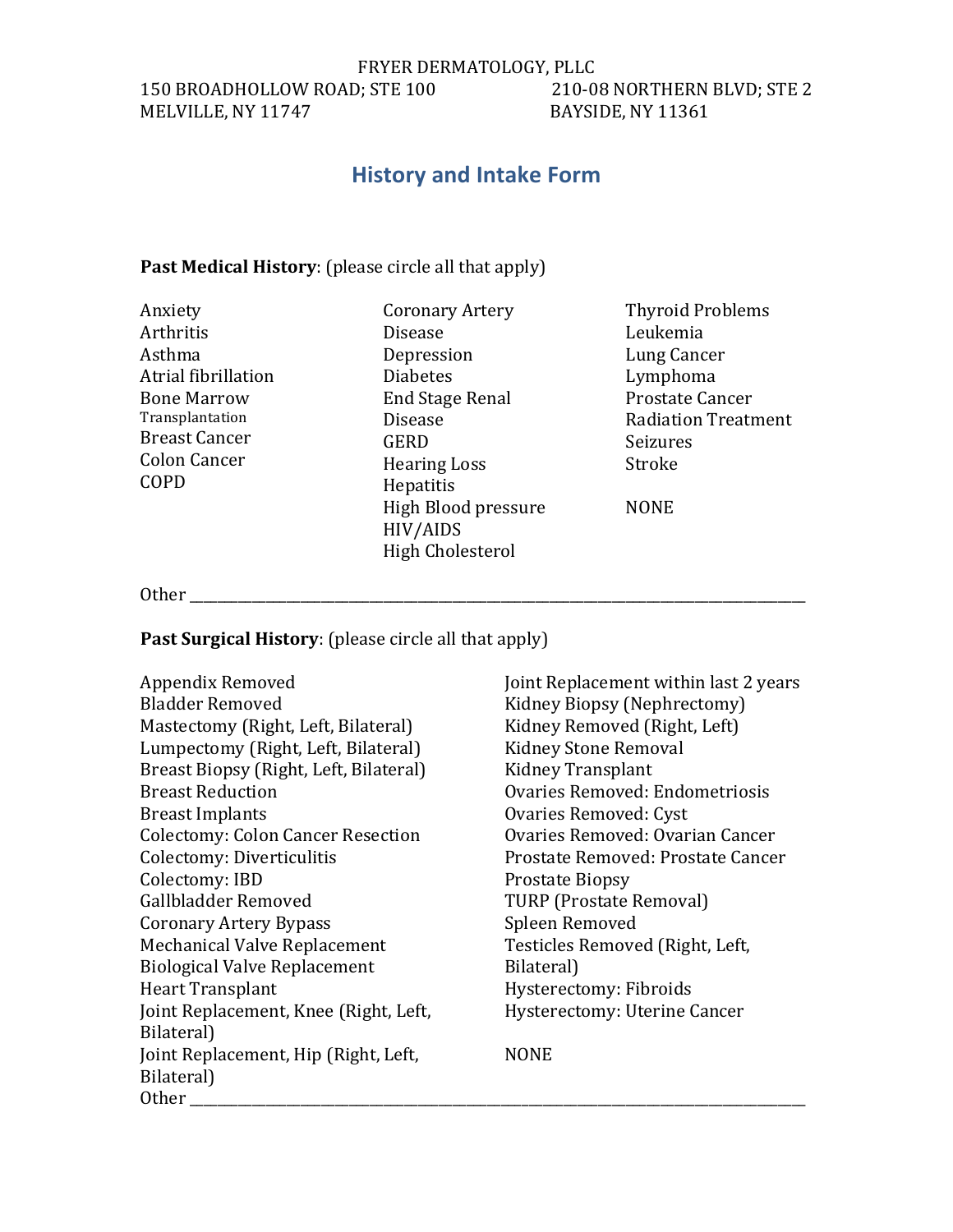### FRYER DERMATOLOGY, PLLC 150 BROADHOLLOW ROAD; STE 100 210-08 NORTHERN BLVD; STE 2 MELVILLE, NY 11747 BAYSIDE, NY 11361

### **Skin Disease History**: (please circle all that apply)

| Acne                       | Dry Skin               | Poison Ivy                |
|----------------------------|------------------------|---------------------------|
| Actinic Keratoses          | Eczema                 | <b>Precancerous Moles</b> |
| Asthma                     | Flaking or Itchy Scalp | Psoriasis                 |
| Basal Cell Skin Cancer     | Hay Fever/Allergies    | Squamous Cell Skin Cancer |
| <b>Blistering Sunburns</b> | Melanoma               |                           |
|                            |                        | <b>NONE</b>               |

#### DO YOU HAVE ANY MOLES THAT ARE ITCHING, BLEEDING OR CHANGING

Other Skin disease\_\_\_\_\_\_\_\_\_\_\_\_\_\_\_\_\_\_\_\_\_\_\_\_\_\_\_\_\_\_\_\_\_\_\_\_\_\_\_\_\_\_\_\_\_\_\_\_\_\_\_\_\_\_\_\_\_\_\_\_\_\_\_\_\_\_\_\_\_\_\_\_\_\_\_\_\_\_\_\_\_

Do you wear Sunscreen? Yes No If yes, what  $SPF$ ? Do you tan in a tanning salon? Yes No

| Do you have a family history of Melanoma? | Yes | - No |  |
|-------------------------------------------|-----|------|--|
| If yes, which relative(s)?                |     |      |  |

**Medications**: (Please enter all current medications) dosages not necessary; please include vitamins or supplements

\_\_\_\_\_\_\_\_\_\_\_\_\_\_\_\_\_\_\_\_\_\_\_\_\_\_\_\_\_\_\_\_\_\_\_\_\_\_\_\_\_\_\_\_\_\_\_\_\_\_\_\_\_\_\_\_\_\_\_\_\_\_\_\_\_\_\_\_\_\_\_\_\_\_\_\_\_\_\_\_\_\_\_\_\_\_\_\_\_\_\_\_\_\_\_\_\_ \_\_\_\_\_\_\_\_\_\_\_\_\_\_\_\_\_\_\_\_\_\_\_\_\_\_\_\_\_\_\_\_\_\_\_\_\_\_\_\_\_\_\_\_\_\_\_\_\_\_\_\_\_\_\_\_\_\_\_\_\_\_\_\_\_\_\_\_\_\_\_\_\_\_\_\_\_\_\_\_\_\_\_\_\_\_\_\_\_\_\_\_\_\_\_\_\_

\_\_\_\_\_\_\_\_\_\_\_\_\_\_\_\_\_\_\_\_\_\_\_\_\_\_\_\_\_\_\_\_\_\_\_\_\_\_\_\_\_\_\_\_\_\_\_\_\_\_\_\_\_\_\_\_\_\_\_\_\_\_\_\_\_\_\_\_\_\_\_\_\_\_\_\_\_\_\_\_\_\_\_\_\_\_\_\_\_\_\_\_\_\_\_\_\_

\_\_\_\_\_\_\_\_\_\_\_\_\_\_\_\_\_\_\_\_\_\_\_\_\_\_\_\_\_\_\_\_\_\_\_\_\_\_\_\_\_\_\_\_\_\_\_\_\_\_\_\_\_\_\_\_\_\_\_\_\_\_\_\_\_\_\_\_\_\_\_\_\_\_\_\_\_\_\_\_\_\_\_\_\_\_\_\_\_\_\_\_\_\_\_\_\_

**Allergies**: (Please enter all allergies)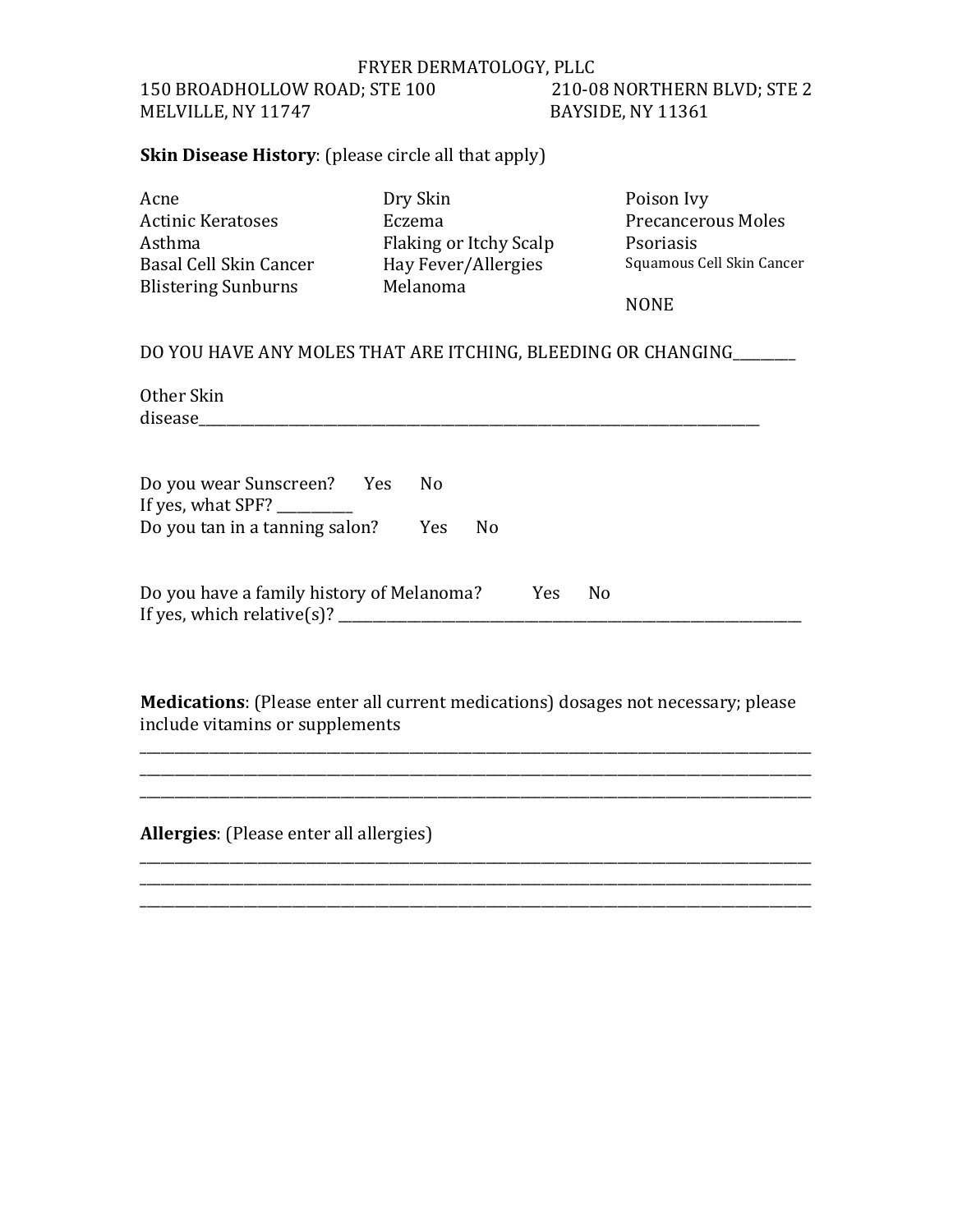#### FRYER DERMATOLOGY, PLLC 150 BROADHOLLOW ROAD; STE 100 210-08 NORTHERN BLVD; STE 2 MELVILLE, NY 11747 BAYSIDE, NY 11361

**Social History**: (Please circle all that apply)

#### **Cigarette Smoking:**

**Currently Smokes** Has smoked in the past Never smoked Former Smoker

**Alcohol Use:** 

EtOH- None EtOH- less than 1 drink per day EtOH -1-2 drinks per day EtOH -3 or more drinks per day

Family History (Only first degree relatives) SKIN CANCER OR OTHER MAJOR **ILLNESSES** 

\_\_\_\_\_\_\_\_\_\_\_\_\_\_\_\_\_\_\_\_\_\_\_\_\_\_\_\_\_\_\_\_\_\_\_\_\_\_\_\_\_\_\_\_\_\_\_\_\_\_\_\_\_\_\_\_\_\_\_\_\_\_\_\_\_\_\_\_\_\_\_\_\_\_\_\_\_\_\_\_\_\_\_\_\_\_\_\_\_\_\_\_\_\_\_\_\_ \_\_\_\_\_\_\_\_\_\_\_\_\_\_\_\_\_\_\_\_\_\_\_\_\_\_\_\_\_\_\_\_\_\_\_\_\_\_\_\_\_\_\_\_\_\_\_\_\_\_\_\_\_\_\_\_\_\_\_\_\_\_\_\_\_\_\_\_\_\_\_\_\_\_\_\_\_\_\_\_\_\_\_\_\_\_\_\_\_\_\_\_\_\_\_\_\_ \_\_\_\_\_\_\_\_\_\_\_\_\_\_\_\_\_\_\_\_\_\_\_\_\_\_\_\_\_\_\_\_\_\_\_\_\_\_\_\_\_\_\_\_\_\_\_\_\_\_\_\_\_\_\_\_\_\_\_\_\_\_\_\_\_\_\_\_\_\_\_\_\_\_\_\_\_\_\_\_\_\_\_\_\_\_\_\_\_\_\_\_\_\_\_\_\_ \_\_\_\_\_\_\_\_\_\_\_\_\_\_\_\_\_\_\_\_\_\_\_\_\_\_\_\_\_\_\_\_\_\_\_\_\_\_\_\_\_\_\_\_\_\_\_\_\_\_\_\_\_\_\_\_\_\_\_\_\_\_\_\_\_\_\_\_\_\_\_\_\_\_\_\_\_\_\_\_\_\_\_\_\_\_\_\_\_\_\_\_\_\_\_\_\_

Race: \_\_\_\_\_\_\_\_\_\_\_\_\_\_\_\_\_\_\_\_\_\_\_\_\_\_\_\_ Ethnic Group:Circle: Hispanic/Latino or Non Hispanic/Latino

**WE ARE LEGALLY REQUIRED TO E-PRESCRIBE** 

**Preferred Language**: \_\_\_\_\_\_\_\_\_\_\_\_\_\_\_\_\_\_\_\_\_\_\_\_\_\_\_\_\_

Preferred pharmacy Name: **\_\_\_\_\_\_\_\_\_\_\_\_\_\_\_\_\_\_\_\_** 

Phone#: \_\_\_\_\_\_\_\_\_\_\_\_\_\_\_\_\_\_\_\_\_\_\_\_\_\_\_\_\_\_\_

City or Zip code: